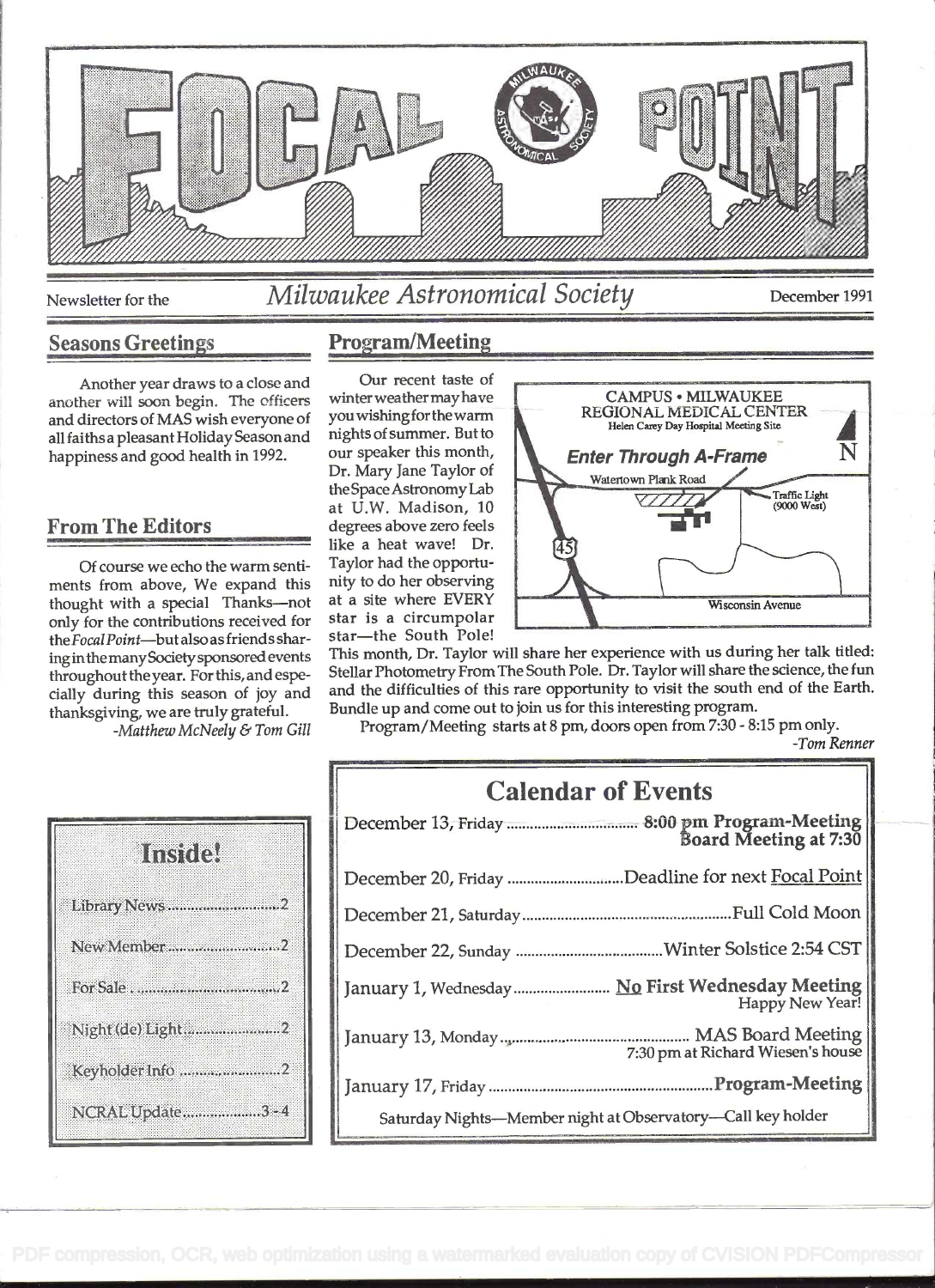### Library News

At the Wildcat Mt. campout this August, I asked Lee Keith what was next on his observing schedule after he had completed the Herschel list. Without hesitation and with obvious relish he replied, 'PLANETARIES!"

Planetary Nebulae by Stephen J. Hynes, 1991, is the latest addition to our library. The Messier list includes several of the brightest of these celestial smoke rings believed to represent the late stages of evolution in a star like our Sun.<br>Successive layers of the star's outer atmosphere expand and escape their gravitational bonds. It was William Herschel who called the objects "planetary" nebulae, because theirshapeand oftengreenish hue reminded himofthe planetUranus. He also began to suspect that the nebulae were not aggregates of unresolved stars. Confirmation of that fact came nearly 100 years later when a spectroscope revealed

not a continuum, but bright line emission.

Fewer than 100 planetaries were known in 1918, but by 1967 the "Catalog of Galactic Planetary Nebulae" by Perek and Kohoutek contained over 1000 entries. Discoveries continue, particularly in the southern sky; however it is the planetaries outside our galaxy that might some day be used as distance indicators in a manner similar to Cephid variables.

tion scheme based on form, and types of Hynes discussescurrent theories of origin and evolution of planetaries, a classificaincluded together withsome eyepiece drawcentral stars. There is a chapter devoted to niques and tips for amateur observers are those objects which resemble, but are not, planetary nebulae-a sizeable list. Techings. Particularly interesting are comparisons of the view without filter, with a UHC filter, and with an OIII filter\*.

The major part of this book is given to a in his teeth, and the smoke it  $\epsilon$  is equal the known planetaries through circled his head like a wreath..." catalog of all the known planetaries through mid-1990 and an indexed atlas of 253 finder

charts based on photographic sources. Reference to a star atlas such as Uranometria 2000.0 is also needed; and, mercifully, there is a cross-index of planetaries by name along with their R.A. Extensive references throughout the book will enable further study by advanced amateurs.

\*The "magic" of a 0111 filter was vividly demonstrated to me, again at Wildcat Mt. I knew I had the right star field, but there was no nebulae to be seen. Lee added the filter to the eyepiece, told me to look again, and that planetary had materialized the filter to the cycloset, told the to loo!<br>like a Romulan War Bird!

 $| 0 0 0 |$ 



### Gazing Glance

Soon, the Winter Solstice.

With the coldness-Orion-the crown jewel of the long dark night. In its midst, the Trapezium, a sky-fire in the form of a four-star gem.

Let us enjoy the wonderment while gazing with awe at the splendor that is the Trapezium and the star-studded Hunter.

-Matthew McNeely

| Szundevoltte<br>Keyholders |                                 |           |  |  |
|----------------------------|---------------------------------|-----------|--|--|
| Dec. 7                     | <b>Mighterney</b>               | 327-7976  |  |  |
|                            | Dec. 14 Jim Toeller             | 352-7144  |  |  |
|                            | Dec. 21 Richard Wiesen 781-4757 |           |  |  |
| Dec. 28                    | <b>Paul Borchardt</b>           | 781-0169  |  |  |
| Jan. 4                     | Wanda Berner                    | 646-8229  |  |  |
| <b>Janseft</b>             | <b>Marty Brunet</b>             | 5445(342) |  |  |
|                            | Jan. 18 Greg Ceslak 529-0548    |           |  |  |

### New Members

TheMASBoard recently announced the addition of the following new members. Please make them feel welcome:

> Blaine Walulik & Family - Mukwanago, WI

### NCRAL Meeting

There will be a meeting of the NCRAL committee on Wednesday, December 18 at7:30pmatDan Koehier's house. Committeemembers should plan to attend to further discuss and make decisions for the upcoming convention which promises to be a truly memorable event.

Book. Galaxies by Tim Ferris.  $13" \times 15"$ , Hardcover. 99 color and B&W plates, 182 pages. Like new. \$15.00. Call Erich Schmidt at 282-4497.

Eyepieces. University Optics-all like new. 20mm Erfie, \$35.00; 6.5mm Konig, \$50.00; 3.2mm with built-in barlow excellent for double stars, \$70.00. Call Matthew McNeely @ 354-5347.

"... the stump of a pipe he held tight<br>in his teeth, and the smoke it en-

 $\frac{1}{2}$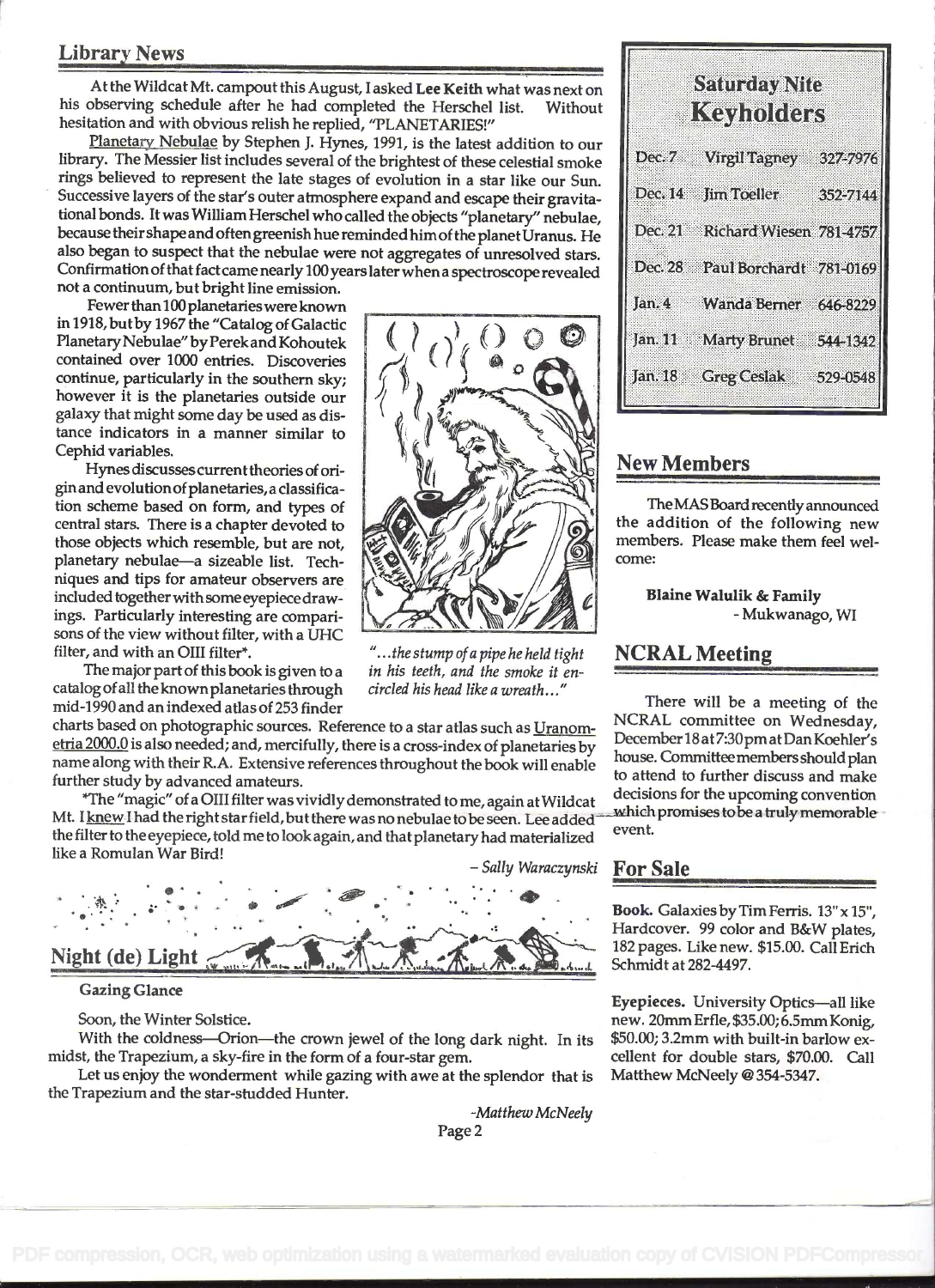# 1992 NCRAL Update

Last month, we discussed the "who, what, and where" of the 1992 North Central Region of the Astronomical League (NCRAL) Convention. This month, we'll look at what hosting the convention will mean to the MAS, and reveal afewmoredetailsaboutthe event.

### Have you noticed our "logo" yet?

Below is the 1992 NCRAL Convention logo. The design highlights the talents of creator Martha Kelty. "On a universal tour . . . sharing, learning, growing" is meant to depict the gathering of NCRAL members from around the regioneachyeartoshare their knowledge about astronomy under the auspices of the AL. Embedded at the center of a barred-spiral galaxy (think of it as the "galaxy" of all U.S. amateurs, or all the amateurs in the Astronomical League) isanoutlinemap of the NCRAL. Within the outline map, the MAS logo

lendsitselfwell inhighlighting the exact location of the 1992 convention. The MAS is identified by name at the lower right, with a "slight" reference to our 60th anniversary included. This logo will be used in all outside correspondence relating to the convention, and will appear at the convention in several forms on signs and banners directing participants to various activities at the Country Inn. Tom Gill has offered to design a special "commemorative" Tshirt for sale at the convention. We're thinking that the design could appear in silver on black cloth. What do you think?

### How will the convention impact the MAS next spring?

Our normal calendar of events for the month of April will be substantially altered in 1992. For instance, there will be noregular third-Friday-of-the-month membership meeting. The Board of Directors will meet the first Monday (April 6, 7:30 p.m.) at the Observatory for its regular monthly meeting, rather than the second Monday.

We will not sponsor a Society spring field trip next year. Also, our annual Society banquet for 1992 will take place at the Country Inn (site of the convention) on Saturday evening, April 25. Commencing with the April 25th dinner, the Society's annual banquet will always occur in the month of April each year thereafter. Presumably, at this point, there will be a First Wednesday meeting at the Observatory on April 1.

### How are the preparations at the Observatory coming?

The Observatory has truly undergone a transformation this year. Beginning in late May, many projects which went begging for attention for several yearshavebeen, or are close to, compielion. This includes work on the 25-inch